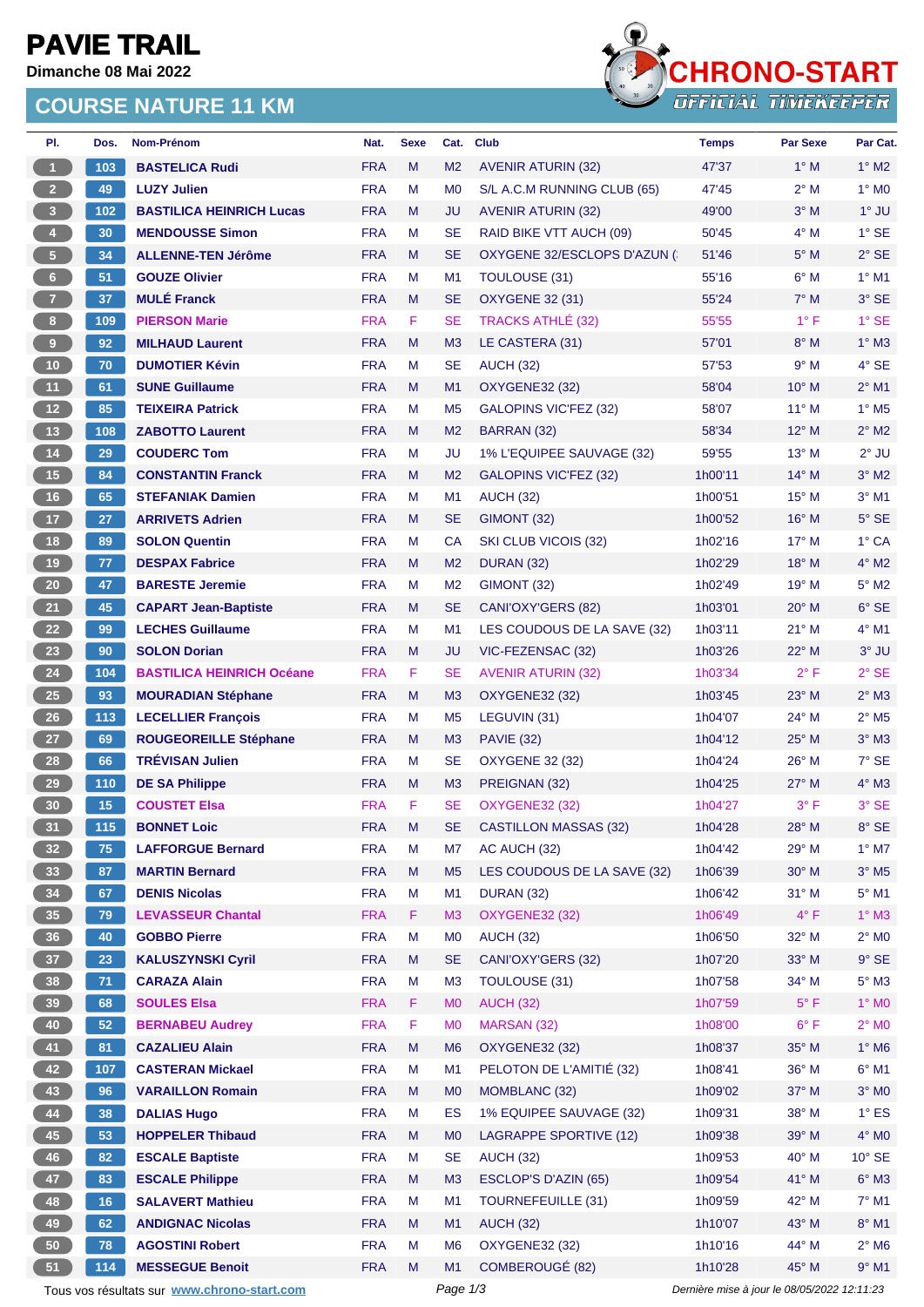# **PAVIE TRAIL**

**Dimanche 08 Mai 2022**

### **COURSE NATURE 11 KM**



| PI.             | Dos.             | Nom-Prénom                                  | Nat.       | <b>Sexe</b> | Cat.           | <b>Club</b>                        | <b>Temps</b>                                | <b>Par Sexe</b> | Par Cat.                   |
|-----------------|------------------|---------------------------------------------|------------|-------------|----------------|------------------------------------|---------------------------------------------|-----------------|----------------------------|
| 52              | 56               | <b>MARIE Magalie</b>                        | <b>FRA</b> | F.          | M <sub>0</sub> | <b>TRACKS ATHLE LISLE JOURDAIN</b> | 1h10'35                                     | $7^{\circ}$ F   | $3°$ MO                    |
| 53              | 57               | <b>LAURENS Charline</b>                     | <b>FRA</b> | F           | M1             | <b>AUCH (32)</b>                   | 1h10'38                                     | $8^{\circ}$ F   | $1^\circ$ M1               |
| 54              | 25               | <b>FADELLI Christine</b>                    | <b>FRA</b> | F           | M <sub>6</sub> | AC AUCH (32)                       | 1h10'57                                     | $9^{\circ}$ F   | $1^\circ$ M6               |
| 55              | 88               | <b>SOLON David</b>                          | <b>FRA</b> | M           | M <sub>2</sub> | SKI CLUB VICOIS (32)               | 1h10'59                                     | $46^{\circ}$ M  | $6^{\circ}$ M2             |
| 56              | 111              | <b>NOGUES Benoit</b>                        | <b>FRA</b> | M           | M <sub>3</sub> | ST GEMME (32)                      | 1h11'16                                     | 47° M           | $7°$ M3                    |
| 57              | 112              | <b>BARRIEU Regis</b>                        | <b>FRA</b> | M           | M <sub>2</sub> | <b>JEGUN (32)</b>                  | 1h11'17                                     | $48^{\circ}$ M  | $7^\circ$ M2               |
| 58              | 50               | <b>POLLE Nathalie</b>                       | <b>FRA</b> | F.          | M <sub>1</sub> | <b>TRACKS ATHLE LISLE JOURDAIN</b> | 1h11'17                                     | $10^{\circ}$ F  | $2^{\circ}$ M1             |
| 59              | 105              | <b>SABATHIER Cédric</b>                     | <b>FRA</b> | M           | M <sub>2</sub> | POUYLOUBRIN (32)                   | 1h11'37                                     | 49° M           | $8^\circ$ M2               |
| 60              | 59               | <b>VERCOUTTER Hafida</b>                    | <b>FRA</b> | F           | M <sub>2</sub> | <b>ROQUELAURE (32)</b>             | 1h11'44                                     | $11^{\circ}$ F  | $1^\circ$ M2               |
| 61              | 26               | <b>ESCALAS Christian</b>                    | <b>FRA</b> | M           | M4             | AC AUCH (31)                       | 1h12'30                                     | $50^{\circ}$ M  | $1^\circ$ M4               |
| 62              | 101              | <b>BASTILICA HEINRICH Nathalie</b>          | <b>FRA</b> | F           | M <sub>2</sub> | <b>AVENIR ATURIN (32)</b>          | 1h12'37                                     | $12^{\circ}$ F  | $2^{\circ}$ M2             |
| 63              | 24               | <b>SENTY Emilie</b>                         | <b>FRA</b> | F           | M <sub>0</sub> | <b>AUCH (32)</b>                   | 1h12'40                                     | $13^{\circ}$ F  | $4^\circ$ MO               |
| 64              | 63               | <b>RANDRIANARIMANANA Laetitia</b>           | <b>FRA</b> | F.          | <b>SE</b>      | <b>TUC TRIATHLON (31)</b>          | 1h13'28                                     | $14^{\circ}$ F  | 4° SE                      |
| 65              | 46               | <b>VIGNIEU Sonia</b>                        | <b>FRA</b> | F           | M <sub>0</sub> | PLAISANCE DU TOUCH (31)            | 1h14'03                                     | $15^{\circ}$ F  | $5^\circ$ MO               |
| 66              | 11               | <b>CHENNAH Ahmed</b>                        | <b>MAR</b> | M           | <b>SE</b>      | <b>AUCH (32)</b>                   | 1h14'09                                     | 51° M           | $11^\circ$ SE              |
| 67              | 14               | <b>PELI Laurie</b>                          | <b>FRA</b> | F           | <b>SE</b>      | <b>TOULOUSE (31)</b>               | 1h14'14                                     | $16^{\circ}$ F  | 5° SE                      |
| 68              | 10               | <b>ANTONIOLLI Jennifer</b>                  | <b>FRA</b> | F           | M <sub>0</sub> | LES GALOPINS DU FEZENSAC (3)       | 1h14'18                                     | $17^{\circ}$ F  | $6°$ MO                    |
| 69              | 74               | <b>ROZES Michel</b>                         | <b>FRA</b> | M           | M <sub>5</sub> | <b>PAVIE (32)</b>                  | 1h14'19                                     | 52° M           | 4° M5                      |
| 70              | 19               | <b>TETU Pascal</b>                          | <b>FRA</b> | M           | M <sub>5</sub> | TEAM GAMB'ADOUR 32 (32)            | 1h14'22                                     | 53° M           | $5^\circ$ M5               |
| 71              | 33               | <b>BROQUA Jean-Francois</b>                 | <b>FRA</b> | M           | M <sub>3</sub> | <b>ENCAUSSE (32)</b>               | 1h14'31                                     | 54° M           | $8^\circ$ M3               |
| 72              | 60               | <b>SOUQUES Véronique</b>                    | <b>FRA</b> | F.          | M <sub>5</sub> | 1% EQUIPEE SAUVAGE (32)            | 1h14'42                                     | $18^{\circ}$ F  | $1^\circ$ M <sub>5</sub>   |
| 73              | 13               | <b>BELIJAR Manon</b>                        | <b>FRA</b> | F           | <b>SE</b>      | <b>AUCH (32)</b>                   | 1h15'17                                     | $19°$ F         | $6°$ SE                    |
| 74              | 73               | <b>HURTES Alain</b>                         | <b>FRA</b> | M           | M <sub>8</sub> | GRAMOND (12)                       | 1h15'18                                     | 55° M           | $1^\circ$ M8               |
| 75              | 72               | <b>SAHUGUEDE Bernard</b>                    | <b>FRA</b> | M           | M <sub>6</sub> | <b>OXYGENE32 (32)</b>              | 1h15'22                                     | 56° M           | $3^\circ$ M <sub>6</sub>   |
| 76              | 64               | <b>BERRAUTE Delphine</b>                    | <b>FRA</b> | F           | M <sub>0</sub> | <b>TOULOUSE (31)</b>               | 1h15'23                                     | $20^{\circ}$ F  | <b>7° MO</b>               |
| 77              | 41               | <b>MAMPRIN Simone</b>                       | <b>FRA</b> | F           | M <sub>6</sub> | LES COUDOUS DE LE SAVE (32)        | 1h15'35                                     | $21^{\circ}$ F  | $2^{\circ}$ M <sub>6</sub> |
| 78              | 117              | <b>CASTELLAROS Sophie</b>                   | <b>FRA</b> | F           | <b>SE</b>      | <b>AUCH (32)</b>                   | 1h16'27                                     | $22^{\circ}$ F  | 7° SE                      |
| 79              | 48               | <b>SCHMITT Pascal</b>                       | <b>FRA</b> | M           | M <sub>6</sub> | ATHLE-RHUYS SARZEAU (43)           | 1h17'01                                     | 57° M           | $4^\circ$ M <sub>6</sub>   |
| 80              | 36               | <b>PERLES Gilles</b>                        | <b>FRA</b> | M           | M <sub>2</sub> | BORDES (65)                        | 1h18'56                                     | 58° M           | $9°$ M2                    |
| 81              | 80               | <b>BELLOTTO Francis</b>                     | <b>FRA</b> | M           | M <sub>6</sub> | AUCH TRI (32)                      | 1h19'00                                     | 59° M           | $5^\circ$ M6               |
| 82              | 35               | <b>BAQUE Thierry</b>                        | <b>FRA</b> | M           | M4             | <b>ASTARAC FOND CLUB (32)</b>      | 1h19'23                                     | $60^\circ$ M    | $2°$ M4                    |
| 83              | 54               | <b>CASTAY Marie-Christine</b>               | <b>FRA</b> | F           | M <sub>3</sub> | <b>TOULOUSE (31)</b>               | 1h19'58                                     | $23^\circ$ F    | $2^{\circ}$ M3             |
| 84              | 22               | <b>KALUSZYNSKI Julie</b>                    | <b>FRA</b> | F           | <b>SE</b>      | CANI'OXY'GERS (32)                 | 1h20'09                                     | $24^{\circ}$ F  | 8° SE                      |
| 85              | 100 <sub>1</sub> | <b>MANDROU Ingrid</b>                       | <b>FRA</b> | F           | M <sub>2</sub> | <b>OXYGENE32 (32)</b>              | 1h20'45                                     | $25^{\circ}$ F  | $3°$ M2                    |
| 86              | 97               | <b>SCIGACZ Cédric</b>                       | <b>FRA</b> | M           | M3             | 1% EQUIPEE SAUVAGE (32)            | 1h21'18                                     | $61^\circ$ M    | $9°$ M3                    |
| 87              | 98               | <b>SCIGACZ Clara</b>                        | <b>FRA</b> | F           | ES             | 1% EQUIPEE SAUVAGE (32)            | 1h21'18                                     | $26^{\circ}$ F  | $1^\circ$ ES               |
| 88              | 95               | <b>PALLUY Carole</b>                        | <b>FRA</b> | F.          | M <sub>3</sub> | <b>AUCH (32)</b>                   | 1h22'11                                     | $27^\circ$ F    | $3°$ M $3$                 |
| 89              | 94               | <b>LARRIE Eric</b>                          | <b>FRA</b> | M           | M <sub>3</sub> | <b>JEGUN (32)</b>                  | 1h22'11                                     | 62° M           | $10^{\circ}$ M3            |
| 90 <sub>o</sub> | 106              | <b>DOERLER Carole</b>                       | <b>FRA</b> | F.          | M <sub>2</sub> | SEISSAN (32)                       | 1h22'30                                     | $28^{\circ}$ F  | $4^\circ$ M2               |
| 91              | 58               | <b>SERVIERES Yvan</b>                       | <b>FRA</b> | M           | M <sub>3</sub> | <b>PAVIE (32)</b>                  | 1h22'55                                     | 63° M           | $11^{\circ}$ M3            |
| 92              | 28               | <b>COULEAU Géraldine</b>                    | <b>FRA</b> | F           | M1             | 1% L'EQUIPEE SAUVAGE (32)          | 1h22'55                                     | $29^\circ$ F    | $3°$ M1                    |
| 93              | 12 <sub>2</sub>  | <b>LAUROY Aurianne</b>                      | <b>FRA</b> | F           | <b>SE</b>      | <b>TOULOUSE (31)</b>               | 1h22'59                                     | $30^{\circ}$ F  | $9°$ SE                    |
| 94              | 31               | <b>ADAM Anais</b>                           | <b>FRA</b> | F           | <b>SE</b>      | <b>OXYGENE 32 (32)</b>             | 1h23'37                                     | $31^{\circ}$ F  | 10° SE                     |
| 95              | 39               | <b>ACHE Anaïs</b>                           | <b>FRA</b> | F           | M <sub>0</sub> | <b>MONDONVILLE (31)</b>            | 1h24'53                                     | 32° F           | 8° MO                      |
| 96              | 42               | <b>DUFOURCQ Sébastien</b>                   | <b>FRA</b> | M           | M <sub>0</sub> | MONDONVILLE (31)                   | 1h24'55                                     | 64° M           | $5^\circ$ MO               |
| 97              | 17 <sub>2</sub>  | <b>MOURLAN Sébastien</b>                    | <b>FRA</b> | M           | M1             | <b>TOULOUSE (31)</b>               | 1h27'39                                     | 65° M           | $10^{\circ}$ M1            |
| 98              | $20\,$           | <b>DESLANDES Vincent</b>                    | <b>FRA</b> | M           | M1             | FONSORBES (31)                     | 1h27'40                                     | 66° M           | $11^{\circ}$ M1            |
| 99              | 18               | <b>THOUVENIN Isabelle</b>                   | <b>FRA</b> | F           | M <sub>2</sub> | TEAM GAMB'ADOUR 32 (32)            | 1h27'55                                     | $33^\circ$ F    | $5^\circ$ M2               |
| (100)           | 32               | <b>RENAUD Amandine</b>                      | <b>FRA</b> | F           | <b>ES</b>      | <b>AUCH (32)</b>                   | 1h27'55                                     | 34° F           | $2^{\circ}$ ES             |
| (101)           | 86               | <b>DESPIAU Alain</b>                        | <b>FRA</b> | M           | M <sub>5</sub> | <b>OXYGENE32 (32)</b>              | 1h33'01                                     | 67° M           | $6^\circ$ M <sub>5</sub>   |
| (102)           | 91               | <b>VILON Noé</b>                            | <b>FRA</b> | M           | M <sub>6</sub> | <b>OXYGENE32 (32)</b>              | 1h33'01                                     | 68° M           | $6^\circ$ M6               |
|                 |                  | Tous vos résultats sur www.chrono-start.com |            |             | Page 2/3       |                                    | Dernière mise à jour le 08/05/2022 12:11:23 |                 |                            |
|                 |                  |                                             |            |             |                |                                    |                                             |                 |                            |